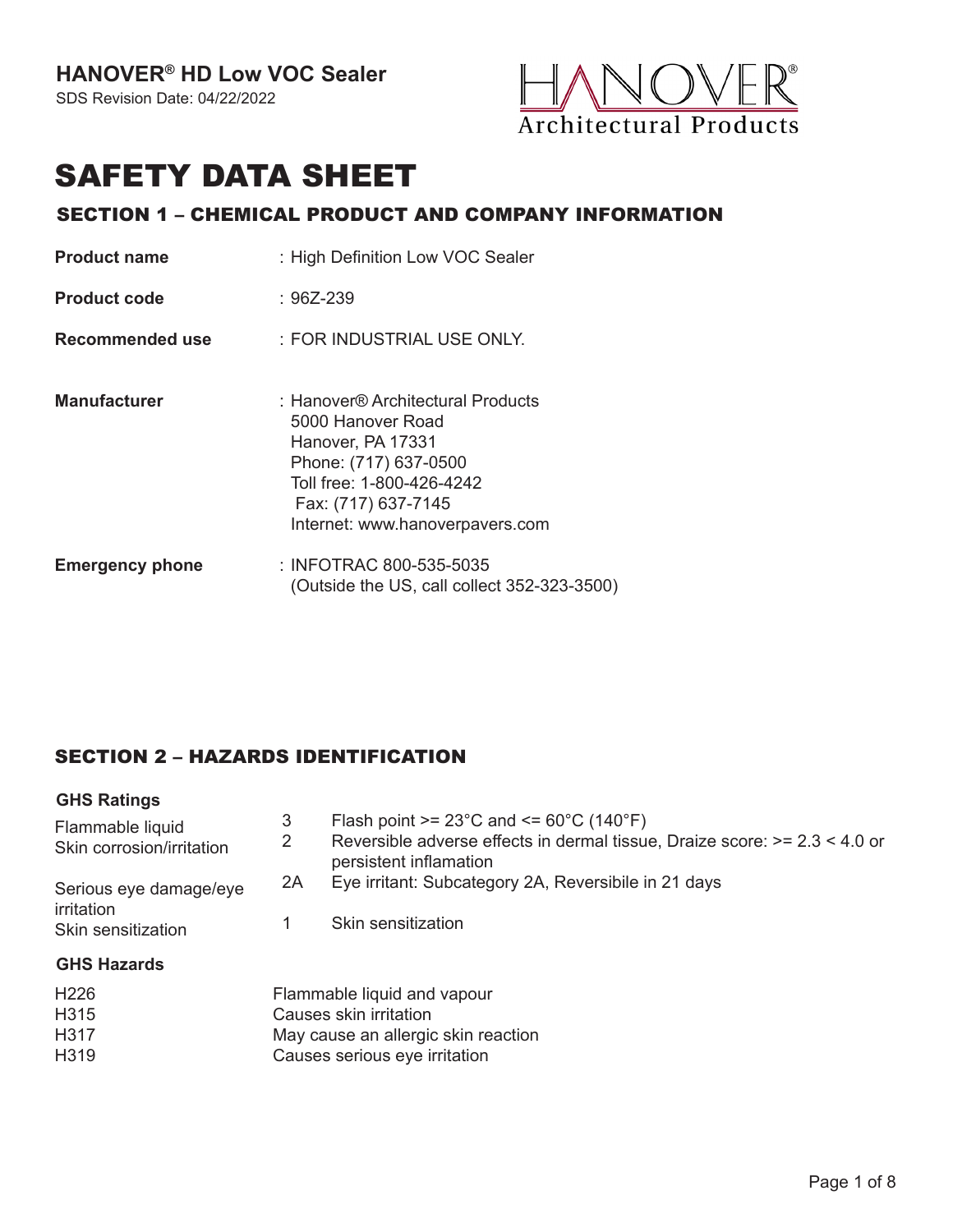# **HANOVER® HD Low VOC Sealer**

SDS Revision Date: 04/22/2022



#### SECTION 2 – HAZARDS IDENTIFICATION

| <b>GHS Precautions</b> |                                                                                                                                        |
|------------------------|----------------------------------------------------------------------------------------------------------------------------------------|
| P210                   | : Keep away from heat/sparks/open flames/hot surfaces - No smoking                                                                     |
| P233                   | : Keep container tightly closed                                                                                                        |
| P242                   | : Use only non-sparking tools                                                                                                          |
| P243                   | : Take precautionary measures against static discharge                                                                                 |
| P261                   | : Avoid breathing dust/fume/gas/mist/vapours/spray                                                                                     |
| P264                   | : Wash  thoroughly after handling                                                                                                      |
| P <sub>280</sub>       | : Wear protective gloves/protective clothing/eye protection/face protection                                                            |
| P321                   | : Specific treatment (see  on this label)                                                                                              |
| P302+P352              | : IF ON SKIN: Wash with soap and water                                                                                                 |
| P303+P361+P353         | : IF ON SKIN (or hair): Take off immediately all contaminated clothing. Rinse skin<br>with water/shower                                |
| P305+P351+P338         | : IF IN EYES: Rinse continuously with water for several minutes. Remove<br>contact lenses if present and easy to do - continue rinsing |
| P332+P313              | : If skin irritation occurs: Get medical advice/attention                                                                              |
| P333+P313              | : If skin irritation or a rash occures: Get medical advice/attention                                                                   |
| P337+P313              | : If eye irritation persists, get medical advice/attention                                                                             |
| P370+P378              | : In case of fire: Use foam to dry powder for extinction                                                                               |
| P403+P235              | : Store in a well-ventilated place. Keep cool                                                                                          |
| P <sub>501</sub>       | : Dispose of content/container according to regulations                                                                                |

#### **Signal Word: Warning**



#### SECTION 3 – COMPOSITION/INFORMATION ON INGREDIENTS

| <b>Chemical Name</b>                      | <b>CAS Number</b> | <b>Weight Concentration %</b> |
|-------------------------------------------|-------------------|-------------------------------|
| Chlorobenzotrifluoride                    | $98 - 56 - 6$     | 74.33%                        |
| <b>Isoalkanes</b>                         | 68551-16-6        | 5.00%                         |
| Methyl-O,O',O"-butan-2-on-trioximo-silane | 22984-54-9        | 1.88%                         |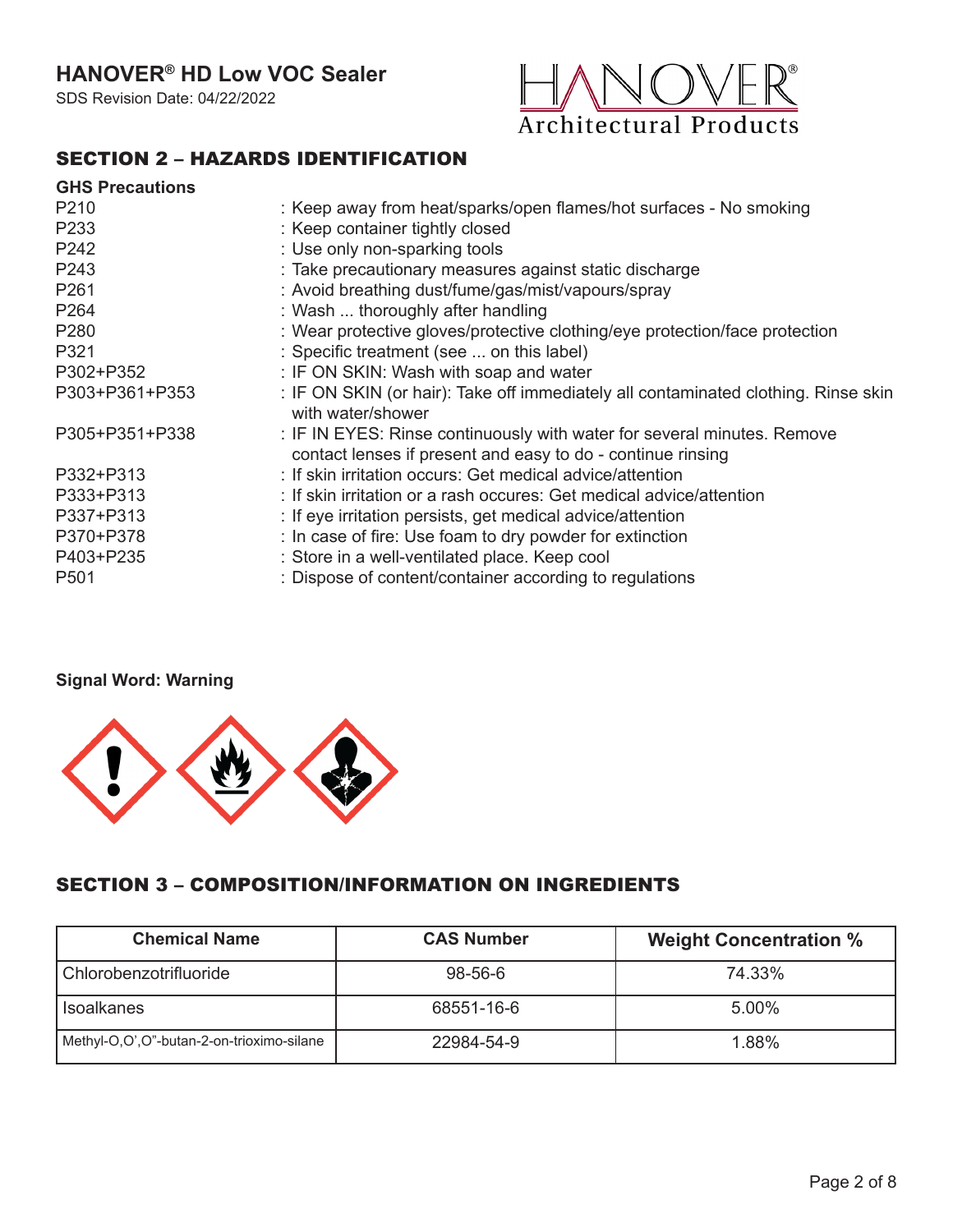# **HANOVER® HD Low VOC Sealer**

SDS Revision Date: 04/22/2022



#### SECTION 4 – FIRST AID MEASURES

| <b>Inhalation</b> | : Move person to fresh air. If breathing has stopped, administer artificial |
|-------------------|-----------------------------------------------------------------------------|
|                   | respiration. Seek medical attention!                                        |

**Eye Contact** : In case of eye contact, flush the eyes with water for fifteen (15) minutes. If contact lenses are worn, quickly remove them, then flush the eyes with water. Have a physician examine the eyes.

**Skin Contact** : In case of skin contact, remove contaminated clothing. Flush the skin with large amounts of water, then wash the skin with soap and water.

**Ingestion** : Do not induce vomiting. This may cause chemical pneumonitis and pulmonary edema. If vomiting occurs spontaneously, keep the head below the hips to prevent aspiration of liquid into the lungs . Seek immediate medical attention.

#### SECTION 5 – FIRE FIGHTING MEASURES

| <b>Flash Point</b>                                  | : $> 43$ C ( $> 109$ F) |                                                                                 |
|-----------------------------------------------------|-------------------------|---------------------------------------------------------------------------------|
| LEL                                                 | : N/A                   | <b>UEL: N/A</b>                                                                 |
| <b>Extinguishing Media</b>                          | extinguishing system.   | : Use carbon dioxide (CO2), foam, dry chemical, or water spray/water fog        |
| <b>Unusual Fire and</b><br><b>Explosion Hazards</b> | sources.                | : Vapors may travel considerable distance by air and become ignited by ignition |
| <b>Hazardous Combustion</b><br><b>Products</b>      | : Oxides of carbon      |                                                                                 |
| <b>Fire Fighting Instructions</b>                   | be used.                | : Full protective equipment including self contained breathing apparatus should |
|                                                     |                         |                                                                                 |

#### **Fire Equipment** : Water spray may not be effective, use fog nozzles

#### SECTION 6 – ACCIDENTAL RELEASE MEASURES

- **Spill and Leak Procedure** : Eliminate all ignition sources. Ventilate the area. Use appropriate respirator and **Small Spills** : If small spill measures do not contain the spill. protective clothing.
- **Large Spills** : Contain spill areas with dikes. Recover spilled material into containers. Absorb remainder with absorbent material.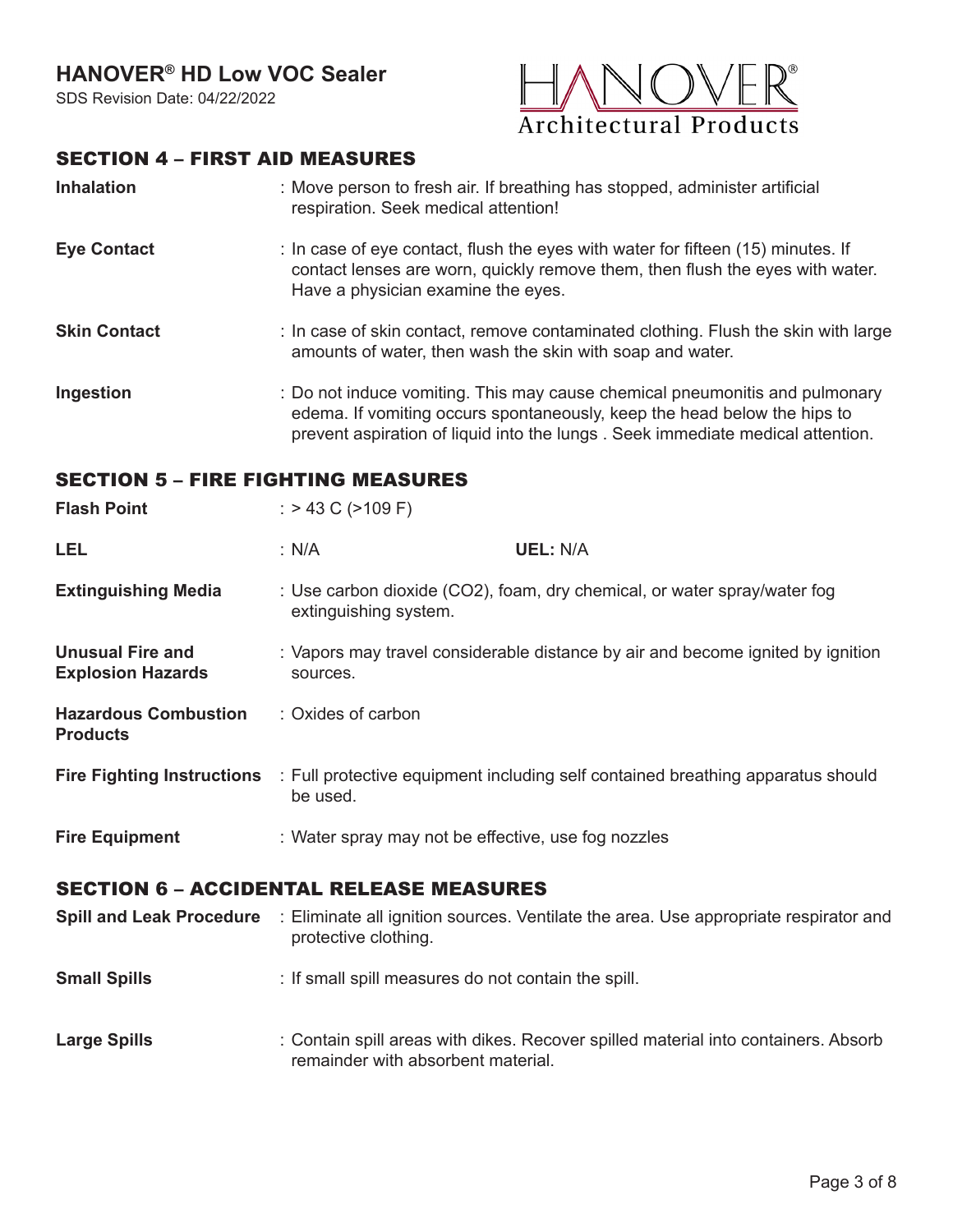

#### SECTION 7 – HANDLING AND STORAGE

| <b>Handling</b>             | : Avoid prolonged breathing or contact with product. Keep containers closed<br>when not in use. Do not cut, drill, grind, or weld near containers even when<br>empty. Use non-sparking tools when working around this material. |  |  |
|-----------------------------|---------------------------------------------------------------------------------------------------------------------------------------------------------------------------------------------------------------------------------|--|--|
| <b>Storage Requirements</b> | : Keep containers closed when not in use. Keep away from excessive heat, open<br>flames, or sparks.                                                                                                                             |  |  |
|                             | <b>Regulatory Requirements</b> : Consult national, state and local environmental laws.                                                                                                                                          |  |  |

# SECTION 8 – EXPOSURE CONTROLS/PERSONAL PROTECTION

| <b>Chemical Name / CAS No.</b>                              | <b>OSHA Exposure Limits</b> | <b>ACGIH Exposure Limits</b> | <b>Other Exposure Limits</b> |
|-------------------------------------------------------------|-----------------------------|------------------------------|------------------------------|
| Chlorobenzotrifluoride<br>$98 - 56 - 6$                     | Not Established             | Not Established              | CEL: 25 ppm 8 hr TWA         |
| <b>Isoalkanes</b><br>68551-16-6                             | Not Established             | Not Established              | Not Established              |
| Methyl-O,O',O"-butan-2-on-<br>trioximo-silane<br>22984-54-9 | Not Established             | Not Established              | Not Established              |

#### **Ventilation**

- : Exhaust as required to keep exposure below Threshold Limit Values
- **Protective Gear** : If ventilation equipment cannot control exposures below the TLV's, wear a properly fitted organic/particulate NIOSH/MSHA approved respirator. Wear rubber or neoprene protective gloves for repeated or prolonged skin contact. Wear safety glasses or face shield for eye protection.

#### SECTION 9 – PHYSICAL AND CHEMICAL PROPERTIES

| <b>Physical State:</b>                   | Liquid                | Odor:                                  | Paint                             |
|------------------------------------------|-----------------------|----------------------------------------|-----------------------------------|
| <b>Vapor Pressure:</b>                   | 5.0 mmHg @ 20 C       | <b>Vapor Density:</b>                  | 6.2                               |
| Density:                                 | 1.21                  | Formula Lb / Gal:                      | 10.08                             |
| Solvent based product freezing<br>point: | N/A                   | Water based product freezing<br>point: | 32 F                              |
| <b>Boiling range:</b>                    | $110 - 167^{\circ}$ C | Flash point:                           | $>109^{\circ}$ F, $>43^{\circ}$ C |
| <b>Evaporation rate:</b>                 | Slower than ether     | <b>Explosive Limits:</b>               | N/A                               |
| Lbs VOC/Gallon Solids:                   | 2.86                  | Lbs/Gal VOC Less H2O+Exempt:           | 1.95                              |
| g/I VOC Less Exempt Less Water:          | 234.17                | <b>Percent Weight Water:</b>           | 0.00                              |
| % wt exempt:                             | 75.00                 | % Organic Solvent:                     | 81.25                             |
| % Weight Solids:                         | 18.75                 | % Volume Solids:                       | 22.05                             |
| Ibs/gal VOC as supplied:                 | 0.63                  |                                        |                                   |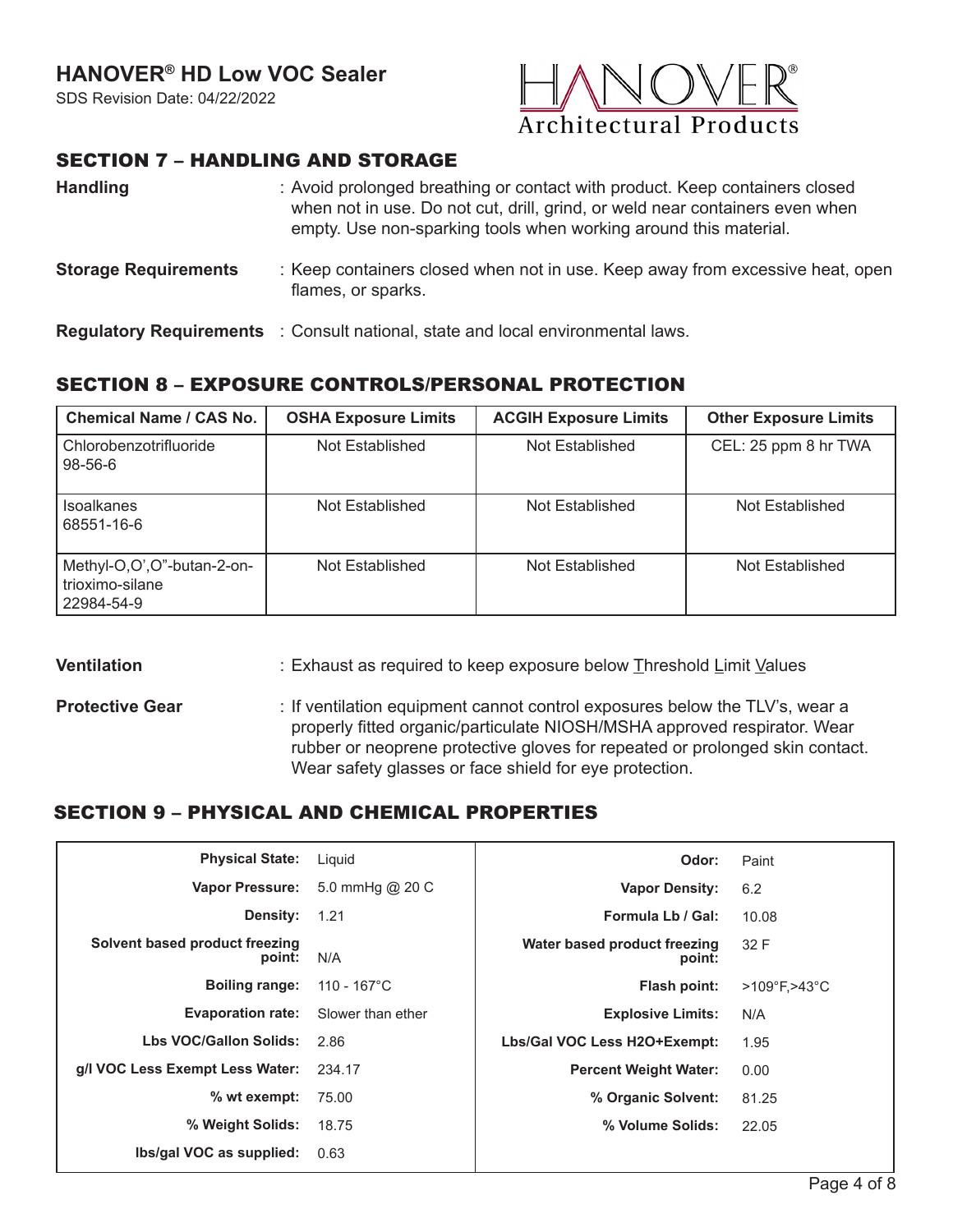# **HANOVER® HD Low VOC Sealer**

SDS Revision Date: 04/22/2022



## SECTION 10 - STARILITY AND REACTIVITY

| ULVIIVII IV <sup>—</sup> VIADILII I AND NLAVIIVII I |                                                                                                         |
|-----------------------------------------------------|---------------------------------------------------------------------------------------------------------|
| <b>Stability</b>                                    | : STABLE.                                                                                               |
| Incompatibility                                     | : Heat or flames, strong acids or bases. Strong oxidizing agents                                        |
|                                                     | Hazardous Decomposition: Oxides of carbon and nitrogen.                                                 |
|                                                     | Chlorine containing gases can be produced.<br>Hazardous polymerization will not occur.                  |
|                                                     | <b>SECTION 11 - TOXICOLOGICAL INFORMATION</b>                                                           |
| <b>Mixture Toxicity</b>                             | : Dermal Toxicity LD50: 4,440mg/kg<br>Inhalation Toxicity LC50: 44mg/L                                  |
| <b>Component Toxicity</b>                           | : 98-56-6 Chlorobenzotrifluoride<br>Derma, LD50: 3,300 mg/kg (rabbit)<br>Inhalation LC50: 33 mg/L (rat) |
| <b>Routes of Entry</b>                              | : Inhalation, Skin Contact, Eye Contact, Ingestion                                                      |
|                                                     | Exposure to this material may affect the following organs:<br>Eyes, Skin                                |
| <b>Effects of Overexposure</b>                      |                                                                                                         |
|                                                     |                                                                                                         |

**Short Term Exposure** Causes local irritation to skin, eyes and mucous membranes. May cause : irritation by any route of exposure. The LD50 rat is 13 gm/kg (13,000 mg/kg) (insignificantly toxic).

**Long Term Exposure** There is evidence that this chemical is a mutagen. :

Carcinogenicity: The following chemicals comprise 0.1% or more of this mixture and are listed and/or classified as carcinogens or potential carcinogens by NTP, IARC, OSHA, or ACGIH.

| <b>CAS Number</b> | Description | % Weight | Carcinogen Rating |
|-------------------|-------------|----------|-------------------|
| None              |             |          | None              |

#### SECTION 12 – ECOLOGICAL INFORMATION

**Ecotoxicity** : Protect environment from spills and releases.

**Component Ecotoxicity**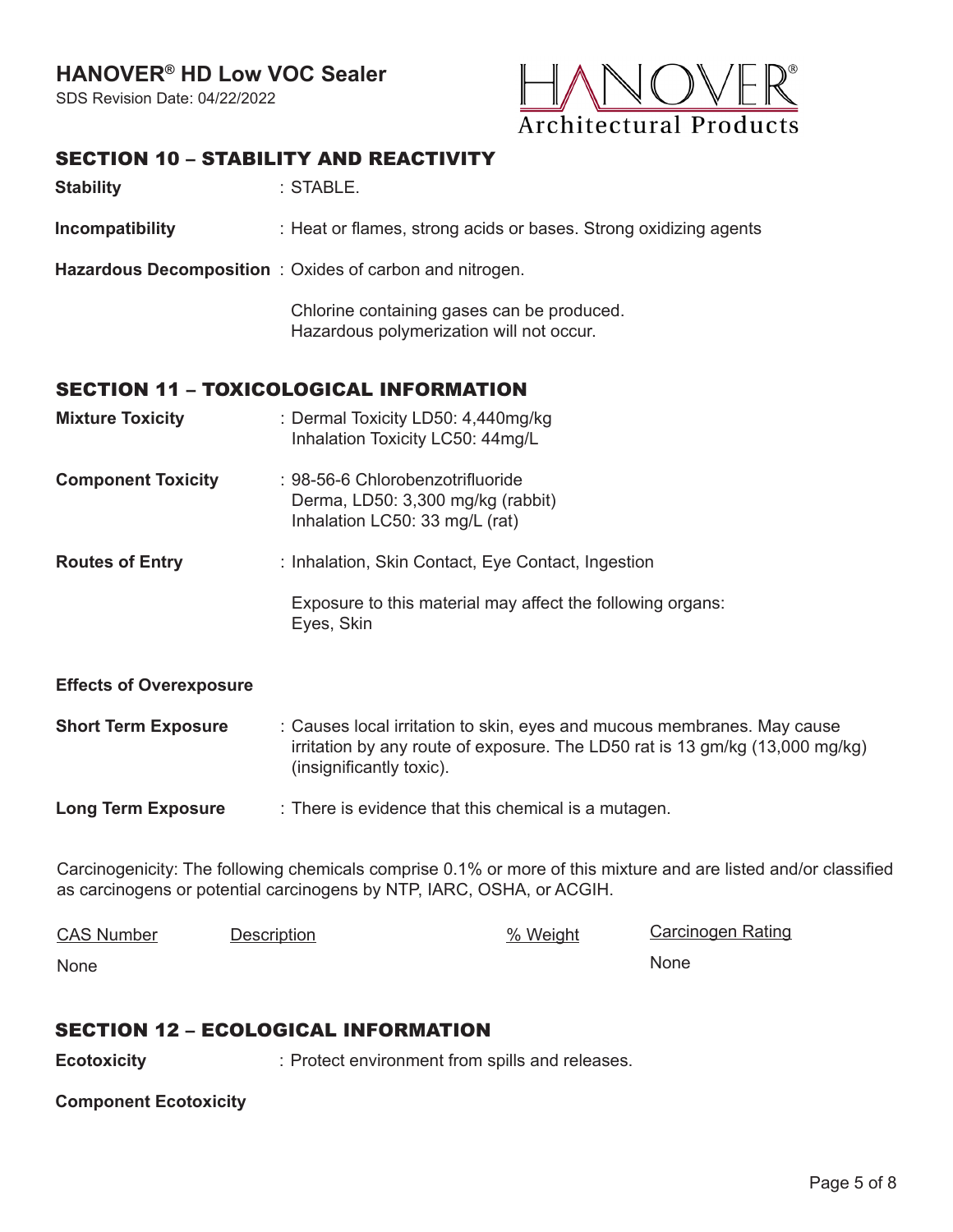

#### SECTION 13 – DISPOSAL INFORMATION

**Disposal** : As the US EPA, state, local or other regulatory agency may have jurisdiction over the disposal of your facility's waste, it is incumbent on you, to learn and satisfy all the regulations which effect you. Dispose of in accordance to government regulations. Destroy by liquid incineration by certified environmental service group.

#### SECTION 14 – TRANSPORT INFORMATION

| <b>Agency</b> | <b>Proper Shipping Name</b>               | <b>UN Number</b> | <b>Packing Group</b> | <b>Hazard Class</b> |
|---------------|-------------------------------------------|------------------|----------------------|---------------------|
| DOT           | Paint<br><119 gallon per single package   | UN-1263          | Ш                    | Not Regulated       |
| DOT - Bulk    | Paint<br>>119 gallons in a single package | UN-1263          | Ш                    |                     |

# SECTION 15 – REGULATORY INFORMATION

Additional regulatory listings where applicable

- California Prop. 65 Components None
- Hazardous Air Polutants None
- Chemicals meeting reporting requirements of OSHA 98-56-6 Chlorobenzotrifluoride 74.33%
- SARA Section 312/311 Reporting 98-56-6 Chlorobenzotrifluoride 74.33%
- SARA Section 313 Emission Reporting - None

#### **Country <b>Regulation Regulation Regulation All Components Listed**

Toxic Substances Control Act (TSCA): All chemicals except those listed below appear in the Toxic Substances Control Act Chemical Substance Inventory:

68551-16-6 Isoalkanes 5.0%

22984-54-9 Methyl-O,O',O"-butan-2-on-trioximo-silane 1.9%

Section 313 of Title III of the Superfund Amendments and Reauthorization Act of 1986 (SARA) . This product contains a chemical or chemicals which are subject to the reporting requirements of the Act, and Title 40 of the Code of Federal Regulations, part 372.